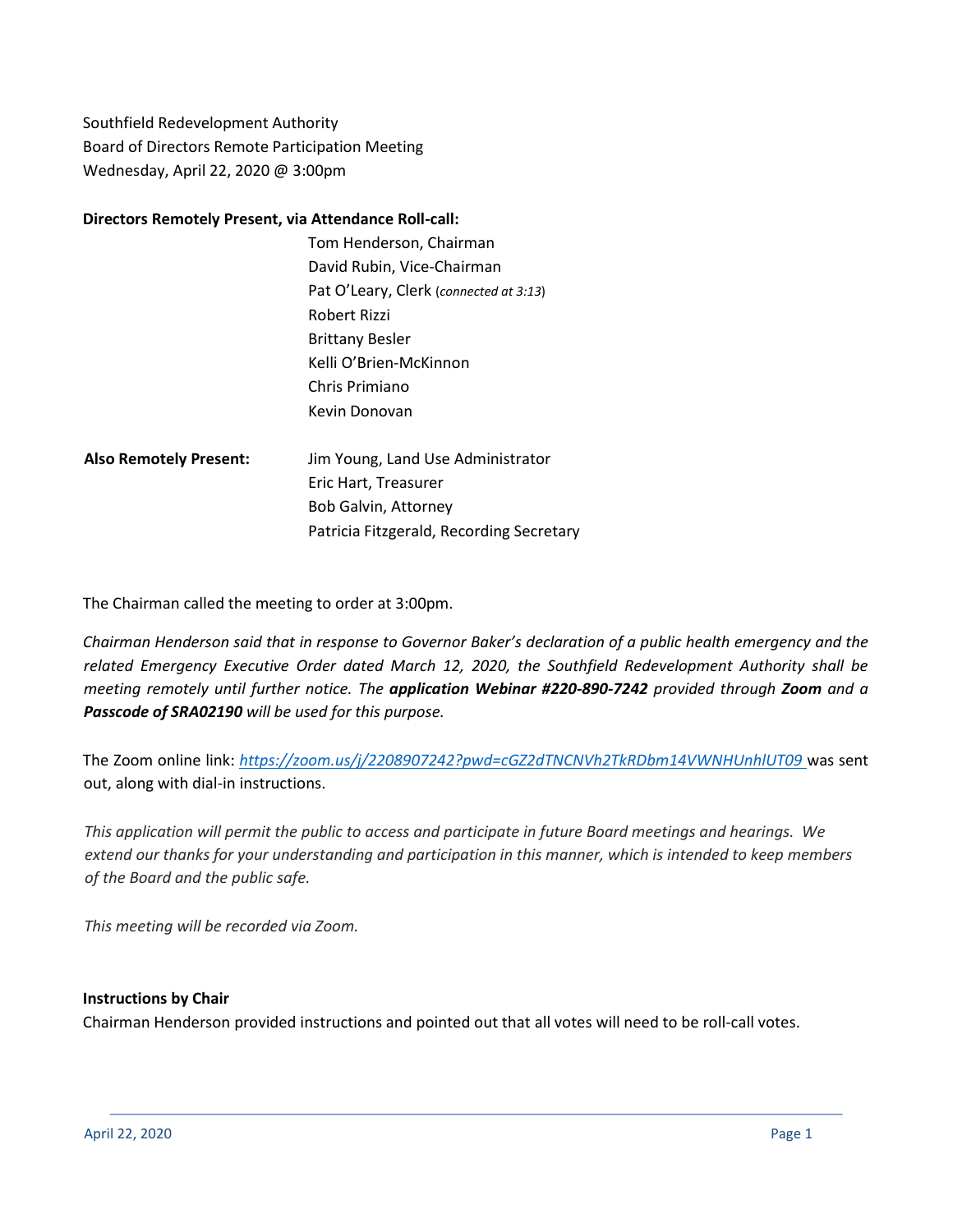**Open Session Minutes VOTED: Motion of Kevin Donovan, seconded by Kelli O'Brien McKinnon, to accept the March 3, 2020 minutes, as written.** 

**6-0-1 roll-call vote; Bob Rizzi abstained**

**VOTED: Motion of Kelli O'Brien McKinnon, seconded by Dave Rubin, to accept the March 18, 2020 minutes, as written.** 

**7-0-0 unanimous roll-call vote**

### **Treasurer's Report**

Measure 20-007 Sewer Pump Station #1 Cleaning (additional funds)

Treasurer, Eric Hart, said a bill was received from Williamson Pump for \$76,668 to cover the tank cleaning. Originally, \$40,000 was transferred toward the total cost of \$76,668, this leaves a balance of \$36,668.

Measure 20-007:

**VOTED: Motion of Kelli O'Brien McKinnon, seconded by Kevin Donovan, that the Board of Directors authorize the transfer \$20,000 from the Phase 1A Definitive Subdivision Plan Performance Bond and appropriate \$16,668 from the Utilities Enterprise Fund Balance for a total of \$36,668 to the Utility Enterprise Fund line item Other Professional Services for Tank Cleaning services.**

**8-0-0 unanimous roll-call vote**

## Measure 20-008: Navy Sewer Pump Station Repair (replace grinder)

Chairman Henderson said that Williamson Pump stated that the grinder was beyond repair. Williamson provided a quote for \$38,136.58 which will come from the Enterprise Fund. He explained the New Hope Building is on this pump station and that this repair is a necessity.

#### Measure 20-008

**VOTED: Motion of Kelli O'Brien-McKinnon, seconded by Kevin Donovan, to authorize the Board of Directors to appropriate \$38,136.58 from the Enterprise Fund Balance to Other Professional Services for the replacement of the grinder at the Navy Sewer Pump Station, hereby noting the public safety and convenience and necessity therefore, and also exempting said transaction from Chapter 30B of the General Laws. 8-0-0 unanimous roll-call vote**

## Measure 20-009: Shea Drive and Memorial Grove Avenue Sidewalk Repairs

Land Use Administrator, Jim Young, said that, over the last 12 years, several sidewalk panels on Shea Drive and Memorial Grove Avenue have risen up and this could create a tripping hazard.